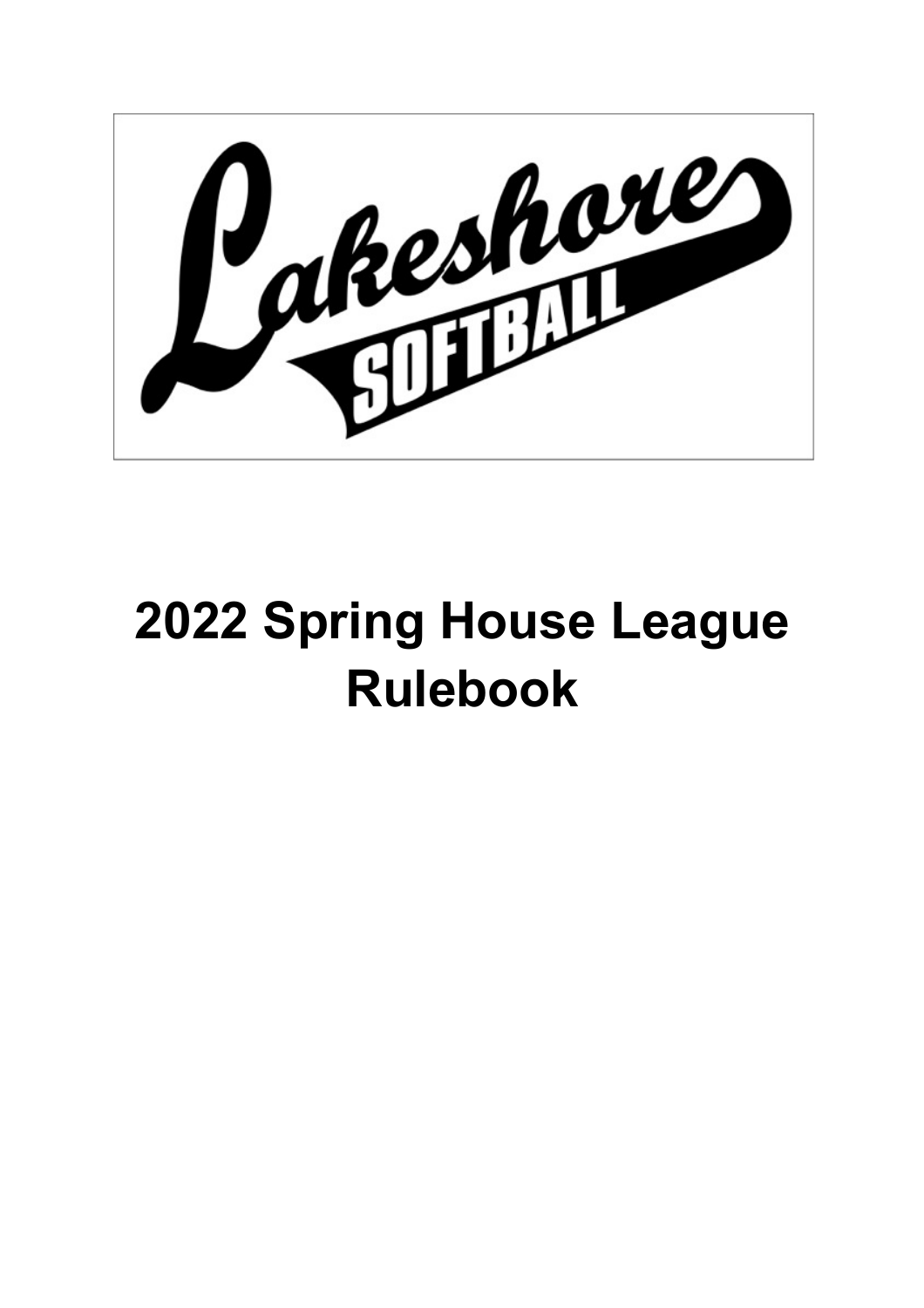Table of Contents

- SECTION A THE PLAYING FIELD
- SECTION B EQUIPMENT
- SECTION C PLAYERS
- SECTION D THE GAME
- SECTION E -PITCHING REGULATIONS
- SECTION F BATTING
- SECTION G BASE RUNNING
- SECTION H UMPIRES
- SECTION I SCORING
- SECTION J RESCHEDULING / STANDINGS
- SECTION K T-BALL (U-7) RULES
- SECTION L U-9 RULES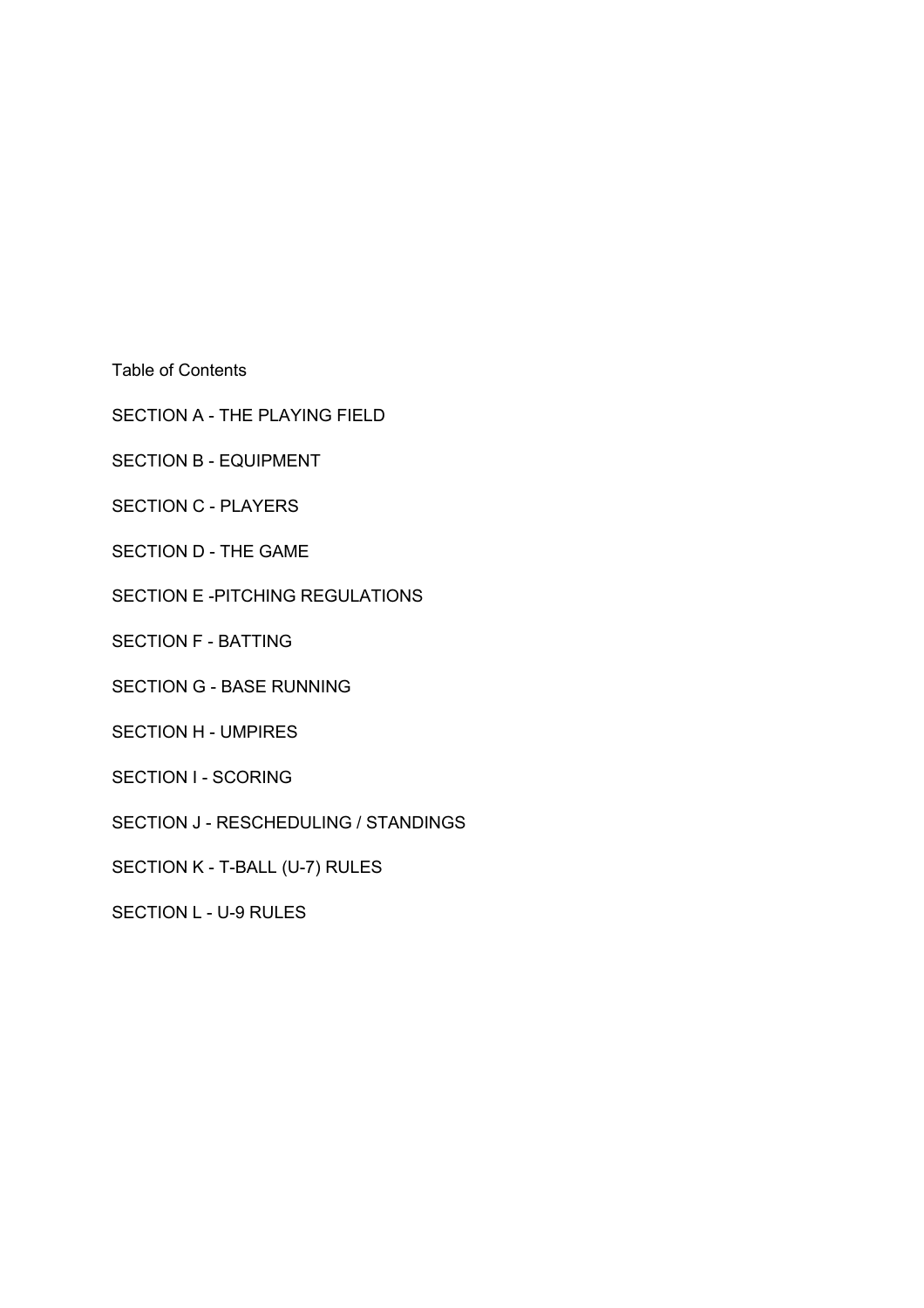# **SUMMARY OF BASIC RULES - HOUSE LEAGUE**

The rules summarised in this booklet are based on the standard softball rules issued by Softball Canada. No attempt has been made to list all the rules covered in the Official RuleBook. Those quoted are the most likely to be encountered in day-to-day games. We have changed or adapted some rules to fit the age level and physical capabilities of the girls involved, and to ensure equal participation by all players.

WHERE THE SOFTBALL CANADA RULEBOOK AND HOUSE LEAGUE RULEBOOK ARE DIFFERENT, **THE HOUSE LEAGUE RULEBOOK SHALL BE CONSIDERED AS CORRECT.**

The rules and their interpretation are reviewed and revised yearly between seasons by the Executive of the LGSA. Anyone wishing to discuss rule modifications may do so by submitting them to the Executive at the end of the season.

## **OF GENERAL INTEREST TO PARENTS AND PLAYERS:**

1. Home team has the last infield practice; the players stay at their practice position to start the game, and only the extra players return to the bench.

2. Home team has the first base side bench. Visitors take the third base side.

3. In the event of poor weather, the game may be postponed by agreement between coaches prior to game time. Coaches will then contact players to let them know that the game is postponed. If the coach does not contact them, then players should assume the game would be held. All players must show up for the game or forfeit. At the park, only the umpire can cancel the game, but only after waiting 15 minutes after the start time to see if the weather clears up. (See rules A-6, D-2)

4. In the event a game is postponed, the coach should contact the SCHEDULER (see Appendix) to arrange a makeup game. to be scheduled for the next Home team's practice slot. The umpire scheduler should be contacted as well to arrange to have umpires for the makeup game.

5. No jewellery should be worn. Medic alert bracelets must be taped. No pins are allowed in pants at games or practises.

6. Games are to START ON TIME, whether the coaches feel that sufficient practice time has been given or not.

7. Time is determined by the umpire's watch only. When the game begins, the umpire should announce "The official start time is..."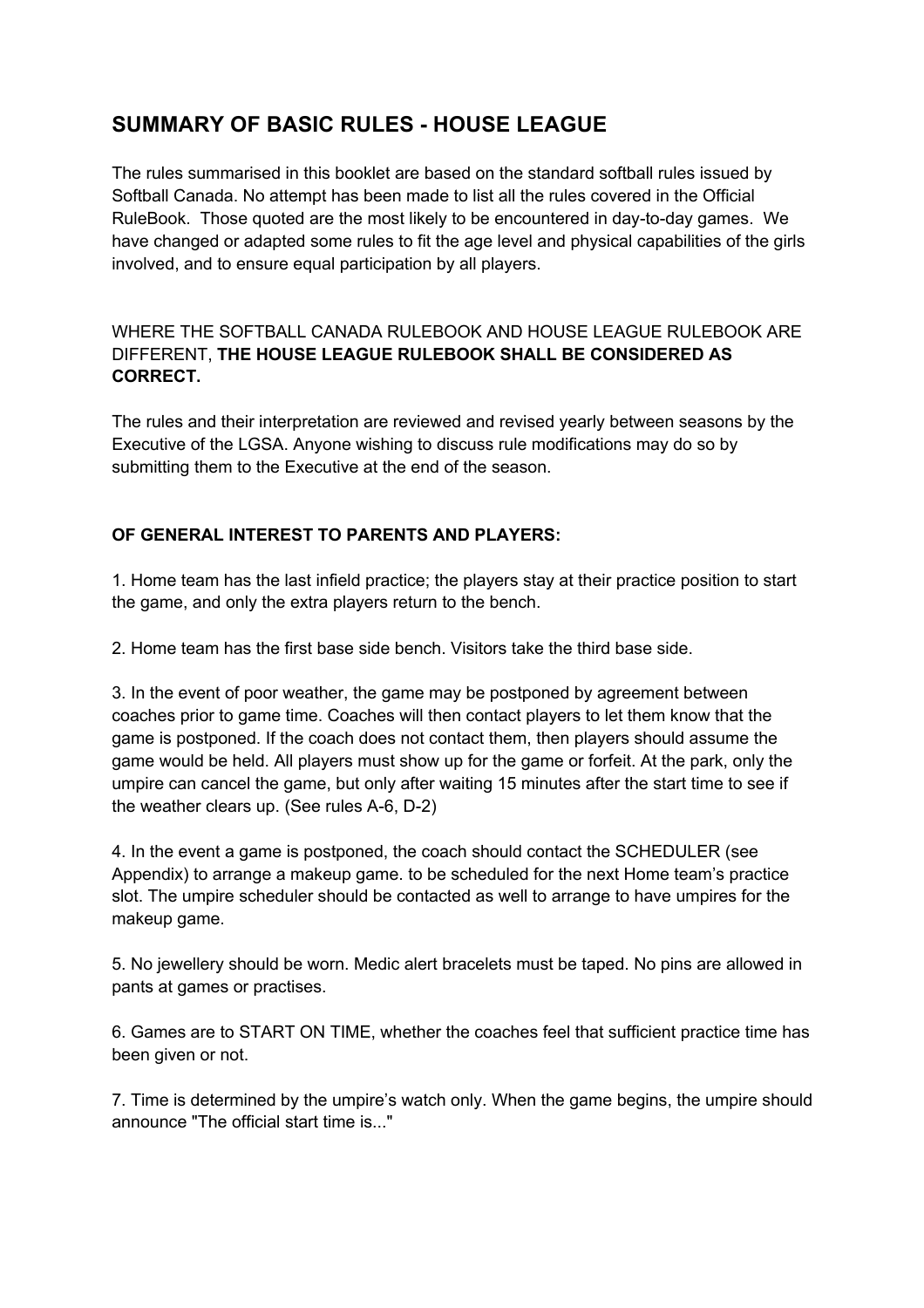8. Rule 4 Section 10 of the 2003-04 official softball rules states

"In the event of any player bleeding during the game, that player must be withdrawn from the game if the bleeding cannot be stopped within a reasonable amount of time or if the uniform becomes covered in blood. The withdrawn player shall not return to the game until all bleeding ceases, the area has been cleaned and covered and, if necessary, the uniform replaced."

The umpire may choose to have a substitute take the place of the injured athlete until the bleeding stops. If no substitute is available and a reasonable amount of time has been given for the injured athlete to be treated or meet the requirements to return to the game, the game is considered forfeiture.

A player shall be given permission to play in an undershirt if no spare uniform is available.

## **SECTION A - THE PLAYING FIELD**

1. The Playing field is the area within which the ball may be legally played and fielded.

2. Ground rules and out of bounds are to be established by the umpires with the opposing coaches before the start of the game.

3. Distance between bases:

| Intermediate | 60 ft. | $U-13$ | 60 ft  |
|--------------|--------|--------|--------|
| $U-17$       | 60 ft  | $U-11$ | 45 ft. |
| $U-15$       | 60 ft  | $U-9$  | 45 ft. |

4. Distance of pitcher's plate from home plate:

| Intermediate | 43 ft. | $U-13$ | 38 ft  |
|--------------|--------|--------|--------|
| $U-17$       | 43 ft. | $U-11$ | 35 ft. |
| $U-15$       | 40 ft. | $U-9$  | 30 ft. |

5. All measurements are to be made by the home team and checked by the umpire.

6. Poor weather: Home team coaches (before official starting time) or umpire (after official starting time) may cancel a game (see rule D-2).

● Borough Parks and Leisure may ask that the fields not be used. Chief Umpire may deem fields unfit to play.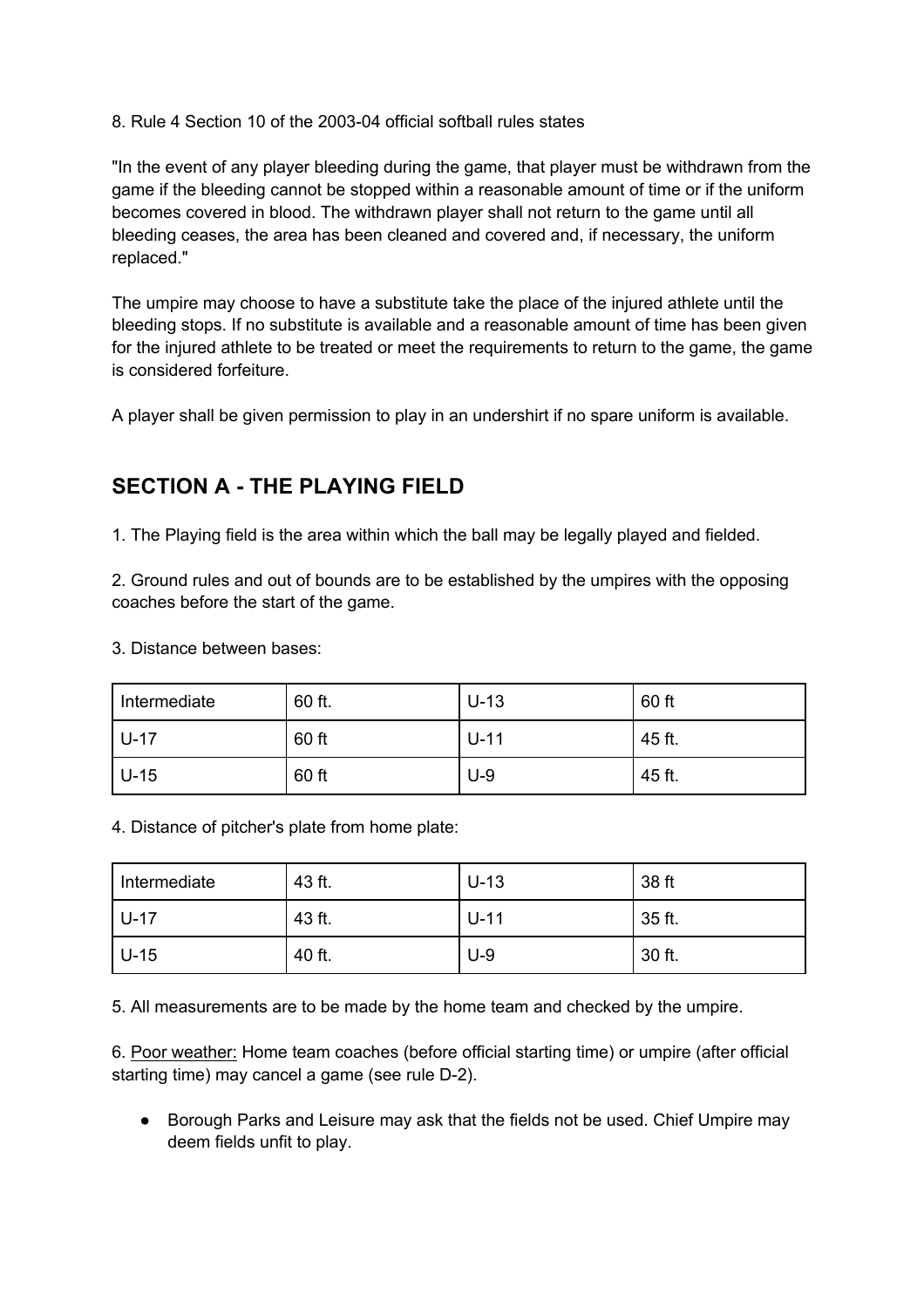## **SECTION B - EQUIPMENT**

1. The league provides the official bats. A player may use her own personal bat as long as it conforms to Softball Canada specifications.

2. Game Ball: the home team for the start of each game shall supply a new ball.

3. Gloves are to be worn by all players but catcher and first baseman may use trapper mitts. The girls are encouraged to use only quality leather gloves, not plastic.

4. Footwear should consist of athletic shoes only (softball / soccer cleats, running shoes). No metal spikes are allowed.

5. Face-masks must be worn by all pitchers (provided by the league).

6. Masks, chest protectors, and shin guards must be worn by catchers (provided by the league).

7. Uniforms - team jerseys/shirts are to be worn by the players.

8. Helmets are to be worn by batters, base runners and catchers. Helmets must have double ear flaps, and be Softball Canada approved.

9. Batting helmet chin straps must be fastened from the on-deck circle to the player's return to the dugout. Consequence: automatic out.

## **SECTION C - PLAYERS**

1. Each players must have registered with the League before playing any games. If a team plays with an ineligible player, that game result will be recorded as an automatic loss. After the registration deadline the registrar will place late registrants on the teams needing players.

2. Players positions are as follows: Pitcher, catcher, 1st baseman, 2nd baseman, 3rd baseman, shortstop, rover, right fielder, left fielder, centre fielder. Maximum of ten (10) defending players on the field.

3. No player shall be on the starting lineup unless she is at the park. Late arrivals may be added to the end of the lineup at the beginning of the next inning.

4. A game can be played with a minimum of seven (7) players. If the game starts with 7 players and one of the players is injured or leaves during the game, the team loses the game by default.

5. Except for disciplinary reasons, no player is to sit out an additional inning before every other player on the team has sat out for the same amount of innings.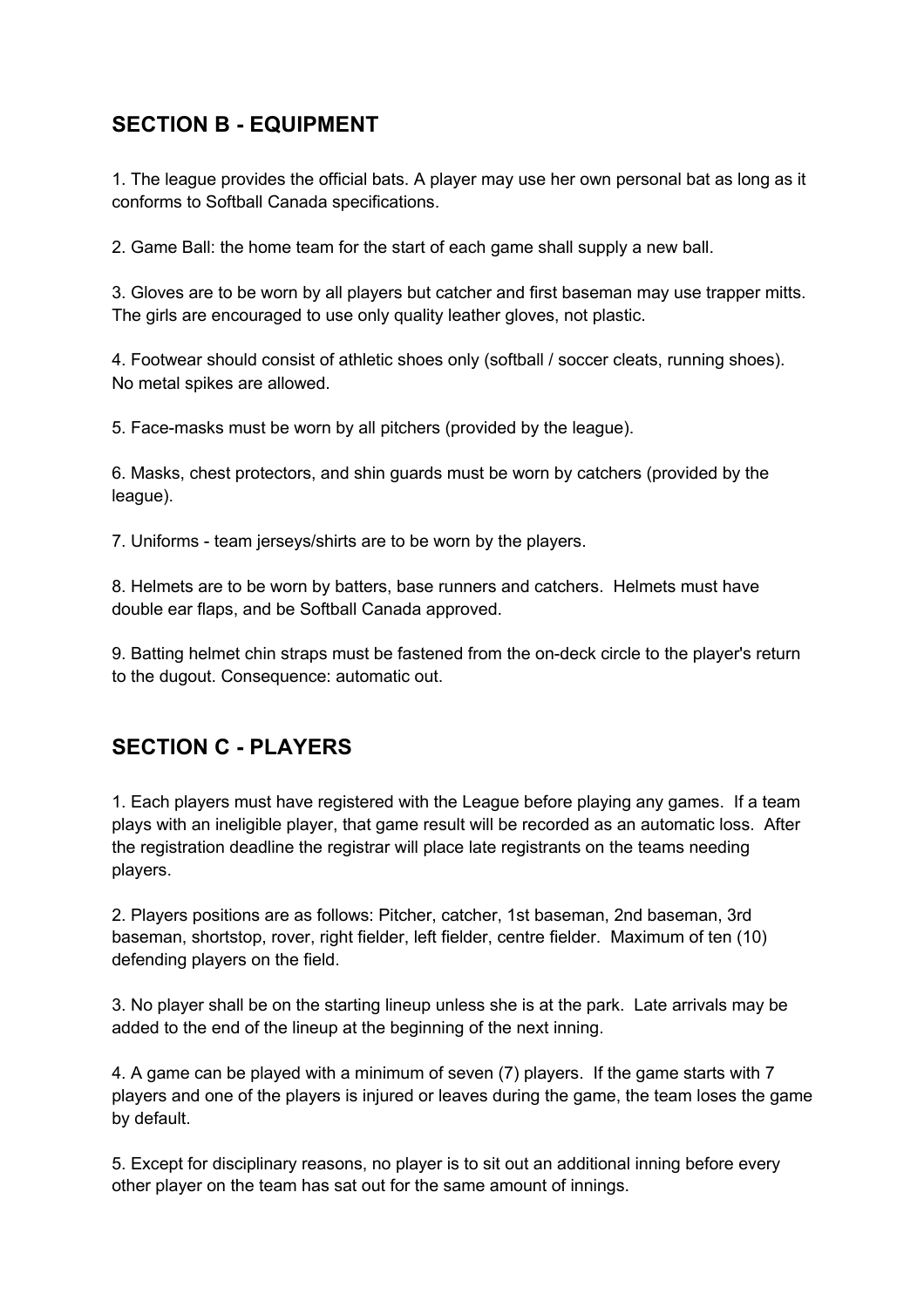- 6. A coach may bench (discipline) a player for the following reasons:
	- I. Non-attendance at practice or games without notice or adequate reason;
	- II. Inappropriate attire or lack of equipment (eg. Improper footwear or no glove);
	- III. Unsportsmanlike behaviour (eg. making disparaging remarks to officials, opposing players or coaches).

A benched player is to be scratched from the batting order. The opposing coach should be informed of the reason why the player will not be playing the required number of innings.

7. All players bat (excluding C-6)

8. No coach may make disparaging remarks to officials, opposing players or coaches. Result: expulsion from the park.

9. There shall be no more than three coaches for each team at bat. One shall be positioned near first base and one near third base. A third coach may be present on the bench. "Substitute" coaches to those on the official team roster may be used if any of the regular coaches are absent.

## **SECTION D - THE GAME**

1. The home team has the last bat.

2. The fitness of grounds for play shall be decided solely by the plate umpire after the game has started (see also rule A-6). If the grounds are known to be in poor condition, the home team should contact the Scheduler to try to find an alternate location (see Appendix of coaches manual for Scheduler).

3. Time limitations (2 hours) or the following maximum number of innings for each age level will determine the number of innings played:

| Intermediate | rinnings  | $U-13$ | 6 innings |
|--------------|-----------|--------|-----------|
| $U-17$       | 7 innings | $U-11$ | 5 innings |
| $U-15$       | 6 innings | U-9    | 5 innings |

The minimum number of innings for an official game is 4 innings for a 6 & 7 inning game and 3 innings for a 5 inning game (½ inning less if the home team is ahead).

4.

No new inning to start after 1h 40m of play.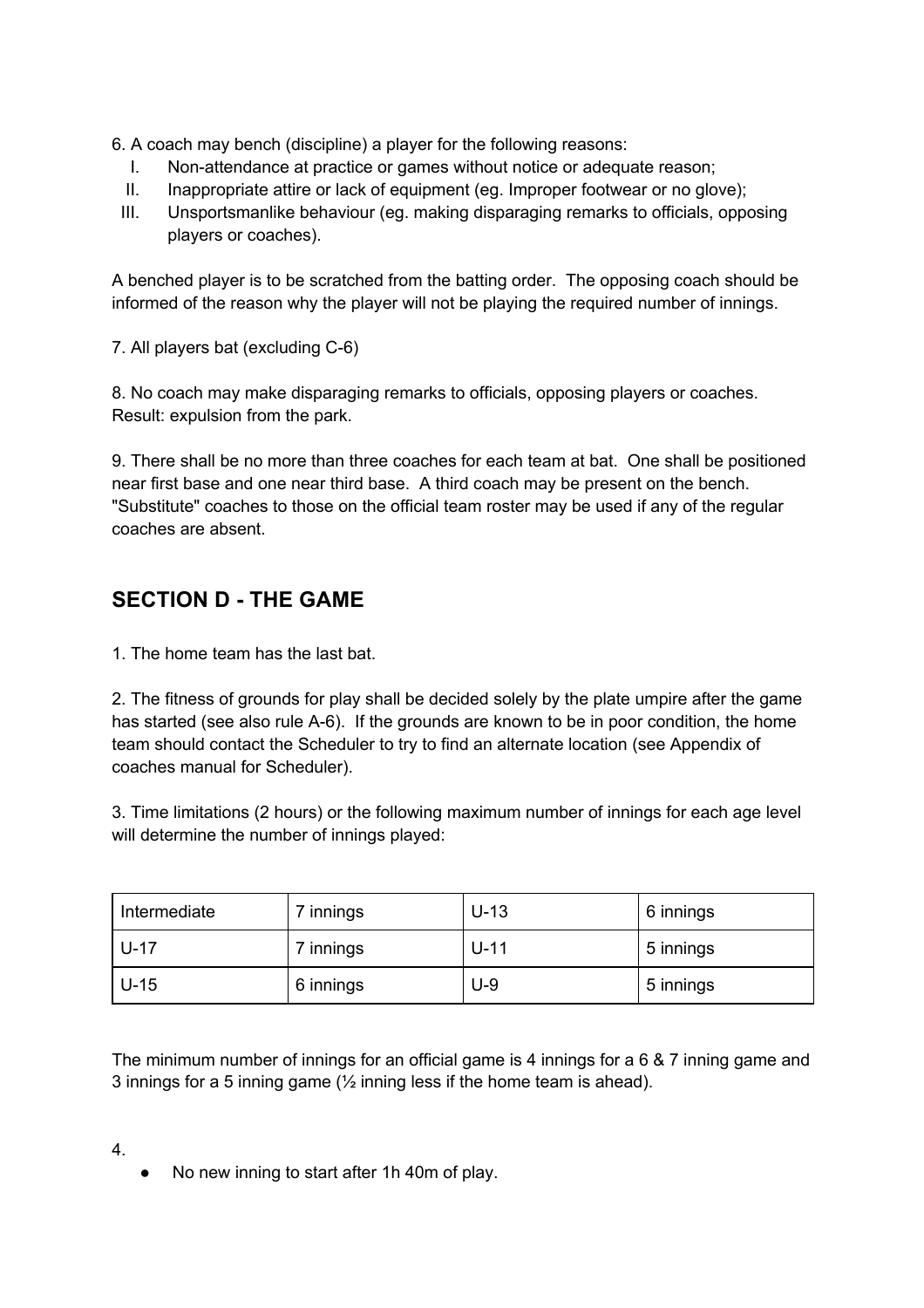- The umpire is empowered to call a game at any time because of darkness, rain, fire, panic, or other causes that put the patrons, umpires, or players in peril. If the inning is incomplete, the score reverts to that at the end of the last completed inning. Example: if the home team is ahead in the bottom of the inning (is at bat) then the home team wins the game (if the minimum number of innings has been met (Sect D-3).
- An inning is considered to have started when the preceding inning has ended.

5. Tie games can/will constitute a completed game.

6. One run shall be scored each time a runner touches 1st, 2nd, and 3rd base and home plate before the third out of the inning, unless the third out is a force play. In this case a run would not count, regardless of whether or not it had crossed the plate prior to the recording of the out.

7. A run shall not be scored if the third out of the inning is the result of:

- I. The batter being put out before legally touching first base (force play);
- II. A base-runner being forced out because of batter becoming base-runner (including on an appeal play);
- III. A base-runner leaving base before the pitched ball reaches home plate or before the pitched ball is batted;
- IV. A preceding runner being declared out.

8. There shall be only one conference between the coach and the pitcher in an inning. A second visit will result in the removal of the player as a pitcher for the balance of the game. For categories of U-13 and younger, there is no limit on conferences.

9. If a base runner is called out for leading off base, and it is the third out, then the batter at the plate shall start the next inning.

10. PLAY BALL shall be the term used by the plate umpire to indicate the beginning of play.

# **SECTION E -PITCHING REGULATIONS**

- 1. A pitcher in House League may pitch:
	- A. U-9: 1 inning
	- B. U-11/U-13: 2 innings (no A/AA pitchers in their own level)
	- C. U-15/U-17/Intermediate: 3 innings
	- D. One pitch in an inning shall constitute an inning pitched.

2. The pitcher shall take a position with both feet firmly on the ground and in contact with, but not off the side of the pitcher's plate (line). The feet need not be parallel.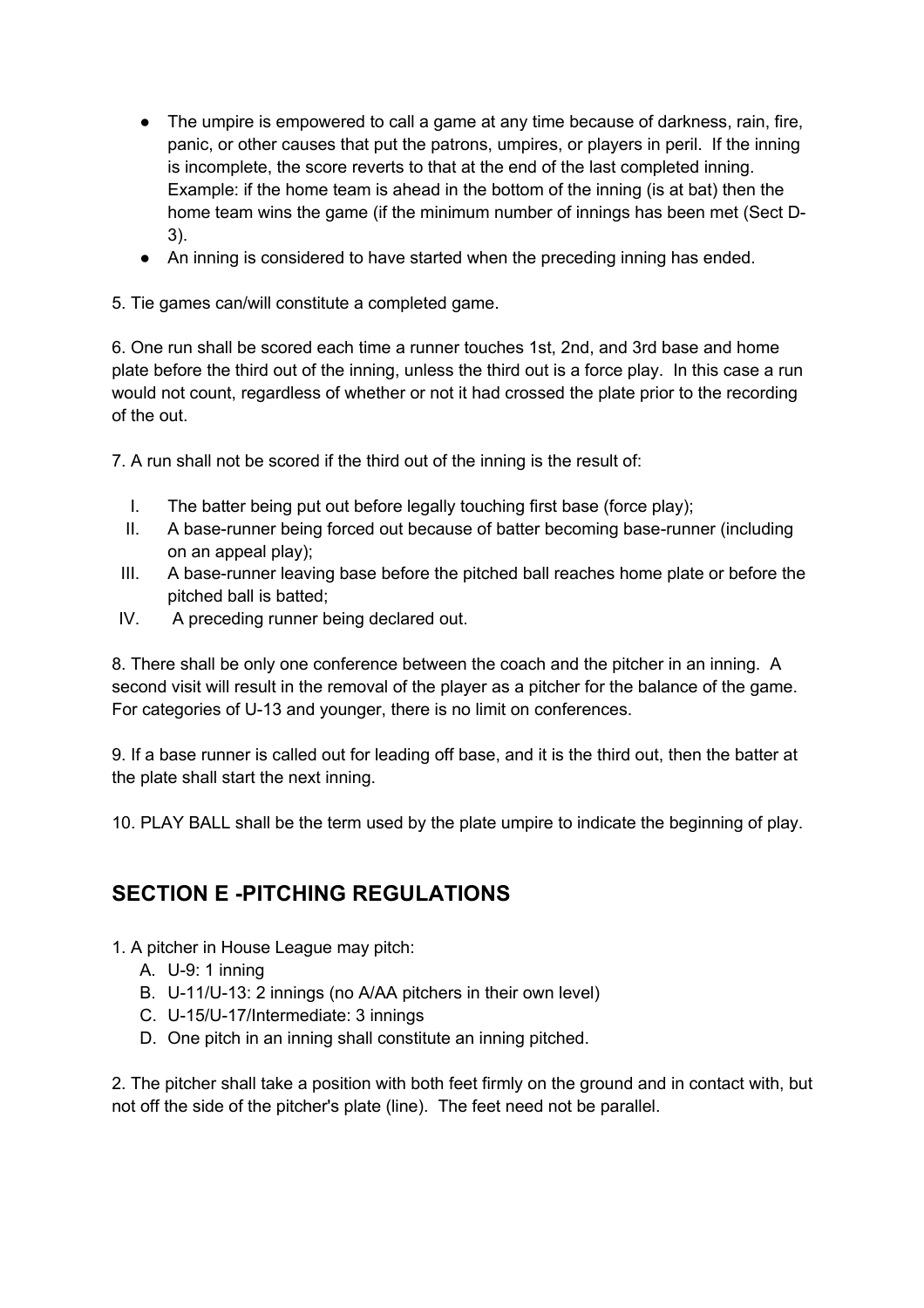- I. Before each pitch, the pitcher must come to a full and complete stop facing the batter with the hips in line with first and third base, and the ball held in both hands in front of the body.
- II. This position must be held for at least one (1) second and not more than ten (10) seconds before starting the pitch.

3. The pitch starts when one hand is taken off the ball or the pitcher makes any motion that is part of her wind-up. In the act of delivering the ball, the pitcher must not take more than one step, which must be forward, towards the batter and simultaneous with the delivery of the ball to the batter; the pivot foot must remain in contact with the ground.

4. A legal delivery shall be a ball delivered to the batter with an underhand motion.

5. The pitcher may use any wind-up desired provided she does not:

- I. Make any motion to pitch without immediately delivering the ball to the batter;
- II. Does not use a rocker motion, i.e. takes a forward-backward swing and then returns the ball to both hands in front of the body;
- III. Use a wind-up in which there is a stop or reversal of motion;
- IV. Make more than one revolution in the windmill pitch motion;
- V. Continue to wind-up after taking a step forward which is simultaneous with the release of the ball.

6. In the first inning, or when one pitcher relieves another, no more than one minute may be taken to deliver a maximum of five pitches to the catcher or other players. (See also Rule F-8 part iv.) In each subsequent inning, pitchers will be given three warm-up pitches.

7. The pitcher shall not throw to a base after she has taken the pitching position unless she first steps backwards off the rubber.

8. NO PITCH shall be declared when:

- I. The pitcher pitches during a suspension of play;
- II. The pitcher attempts a quick pitch before the batter is ready;
- III. The runner is called out for leading;
- IV. The pitcher pitches before the base-runner has retouched her base after a foul ball has been declared and the ball is dead.

9. If the ball slips from the pitcher's hand during her wind-up or her back swing, a ball is declared on the batter, and the ball is in play and the runners may advance at their own risk. (Intermediate, U-17, U-15 & U-13 only as per Section G).

10. The catcher shall return the ball to the pitcher immediately after each pitch except when she is holding a base-runner on base.

11. If a pitcher hits 3 batters in any given inning, she must be removed from pitching further in that inning. The replacement shall be allowed the usual 5 warm-up pitches. The replaced pitcher may return in another inning provided that she has not used her pitching allotment of two innings. The inning that she was removed counts as one inning.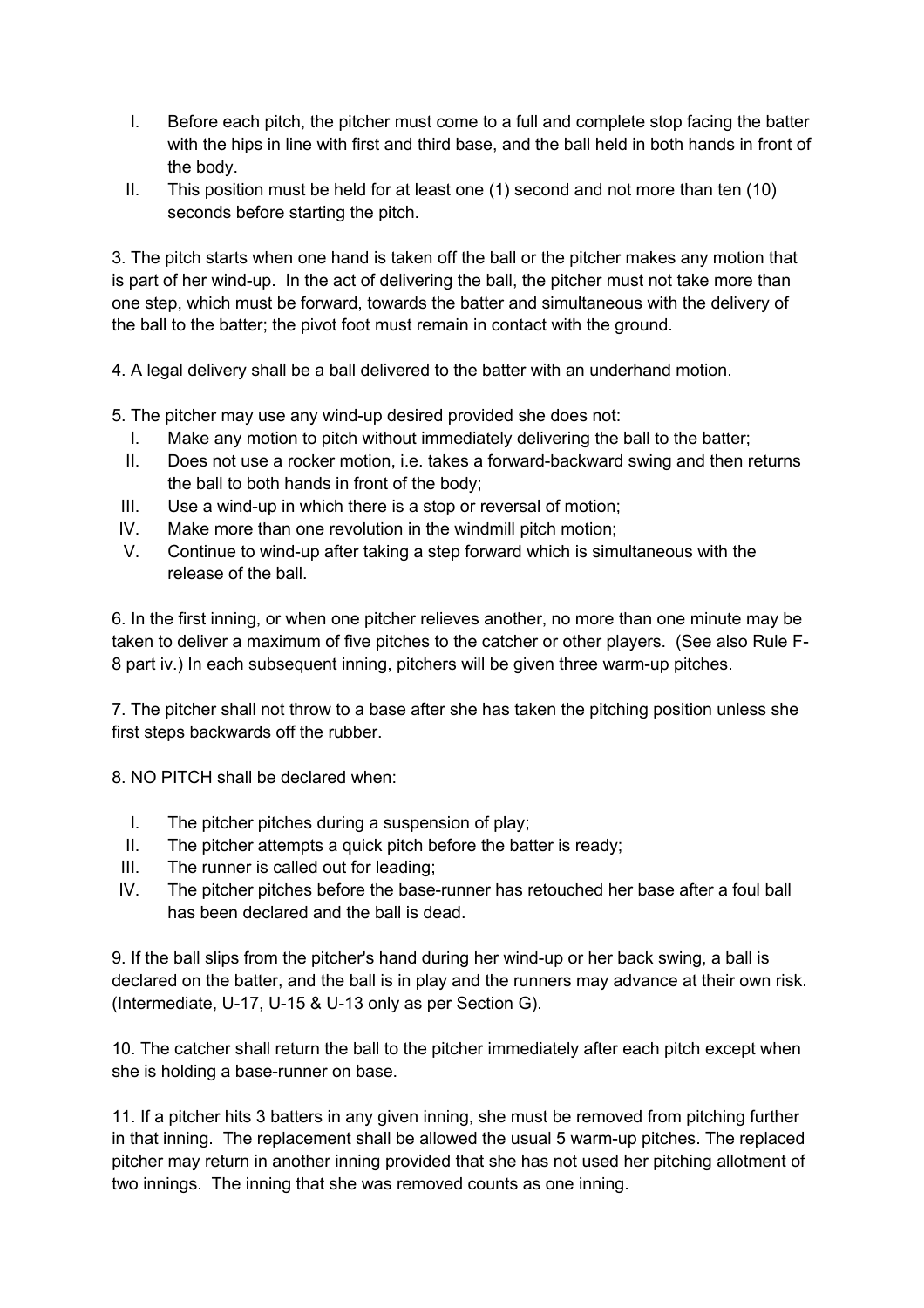12. All pitchers are required to wear a league or personal face-mask.

# **SECTION F - BATTING**

1. The batter shall take her position within the lines of the batting box.

2. Each player of the side at bat shall become a batter in the order in which her name appears on the score sheet.

3. The batter shall not hinder the catcher from fielding or throwing the ball by stepping out of the batter's box or intentionally hinder the catcher while standing within the box. Penalty - The batter is out and any base runners shall return to their previously occupied base.

4. Members of a team at bat shall not interfere with a player attempting to field a foul fly ball.

5. The batter becomes a base-runner when a pitched ball, not swung at, touches any part of the batter while she is in the batter's box IN SPITE OF HER TRYING TO AVOID THE BALL. It does not matter if the ball touches the ground first. If the ball hits part of a player or player's uniform that is over the plate, no base is awarded. A BALL or STRIKE will be called.

7. The umpire shall call a STRIKE:

a) When a legally pitched ball enters the strike zone, before touching the ground and at which the batter does not swing;

b) For each pitched ball that is struck at and missed by the batter;

c) For a foul tip, the batter is OUT if it is the third strike and held by the catcher; a first or second strike foul tip caught by the catcher is in play (i.e. base-runners may attempt to steal).

d) For each foul ball not caught on the fly when the batter has less than two strikes;

e) For each pitched ball swung at and missed that touches any part of the batter;

f) When any part of the batter is hit with her own batted ball when she is in the batter's box and has less than two strikes;

g) When a ball delivered by the pitcher hits the batter WHILE the ball is in the strike zone.

8. The umpire calls a BALL:

- I. For each pitched ball that does not enter the strike zone, or touches the ground before reaching home plate, or touches home plate and is not swung at by the batter;
- II. For each illegally pitched ball;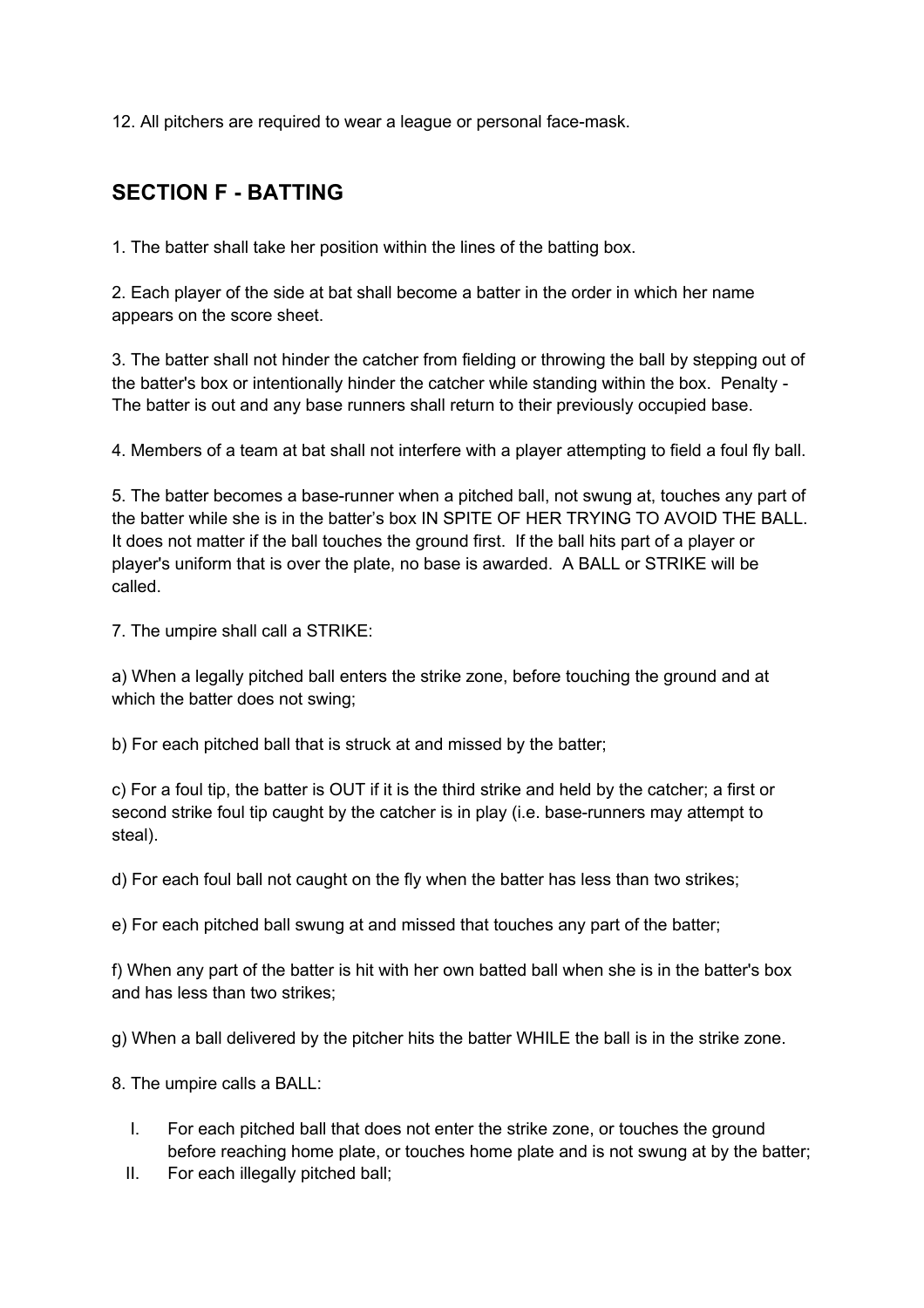- III. When the pitcher fails to pitch within twenty (20) seconds;
- IV. For each excessive warmup pitch.
- 9. A FAIR BALL is a legally batted ball that:
	- I. Settles, or is touched, on or over fairground;
	- II. While on or over fairground, touches the person or clothing of an umpire or player;
- III. First falls on fairground beyond first or third base;
- IV. Lands on the foul line beyond first or third base.

10. A FOUL ball is a legally batted ball that:

- I. Settles on foul ground between home and first base, or home and third base;
- II. Bounds past first or third base on or over foul ground;
- III. First touches the foul ground beyond first or third base;
- IV. While on or over foul ground, touches the person or clothing of an umpire or player, or is blocked;
- V. Immediately rebounds up from the ground or home plate and hits the bat a second time while the batter is in the batter's box.

11. A FOUL TIP is a batted ball that goes directly from the bat, not higher than the batters head, to the catcher's hands and is legally caught. The ball is in play and the umpire calls a strike.

12. The batter is OUT under the following circumstances:

- I. When the third strike is swung at and missed, regardless as to whether the catcher catches the ball or not (i.e. the dropped third strike rule is in effect for only U-13/U-15/U-17/Intermediate levels);
- II. When a foul ball is legally caught (i.e. before it touches the ground or other object);
- III. When the batter throws her bat (a team may receive a warning at the discretion of the umpire). NOTE: if not the third out, the ball is still in play.
- IV. When the batter leaves the box and is hit by the ball outside the batter's box.

13. A batter may have a pinch runner as long as the other team and the umpire have been informed. The batter must be able to get to first base and must be able to field. Pinch runner must be the previous out for the batting team.

14. With the exception of U-7 and U-9 (please see Section K & L), in any individual  $\frac{1}{2}$  inning a maximum of four (4) runs will be allowed to count. The LAST INNING (U-11, U-13, U-15) will be open (no maximum number of runs) and the umpire must declare the inning OPEN at the end of the prior inning. THE LAST INNING will automatically be declared once the 5th inning (U-11) or the 6th inning (U-13 and U-15) is reached, or an inning starting just before the 1hr 40 min of play. If the LAST INNING is not completed within the two hour time limit, the score will revert to the score of the prior inning. The 6th and 7th inning (U-17 & Intermediate) will be open, unless limited by time in which case only the final inning will be open as decided by the umpire.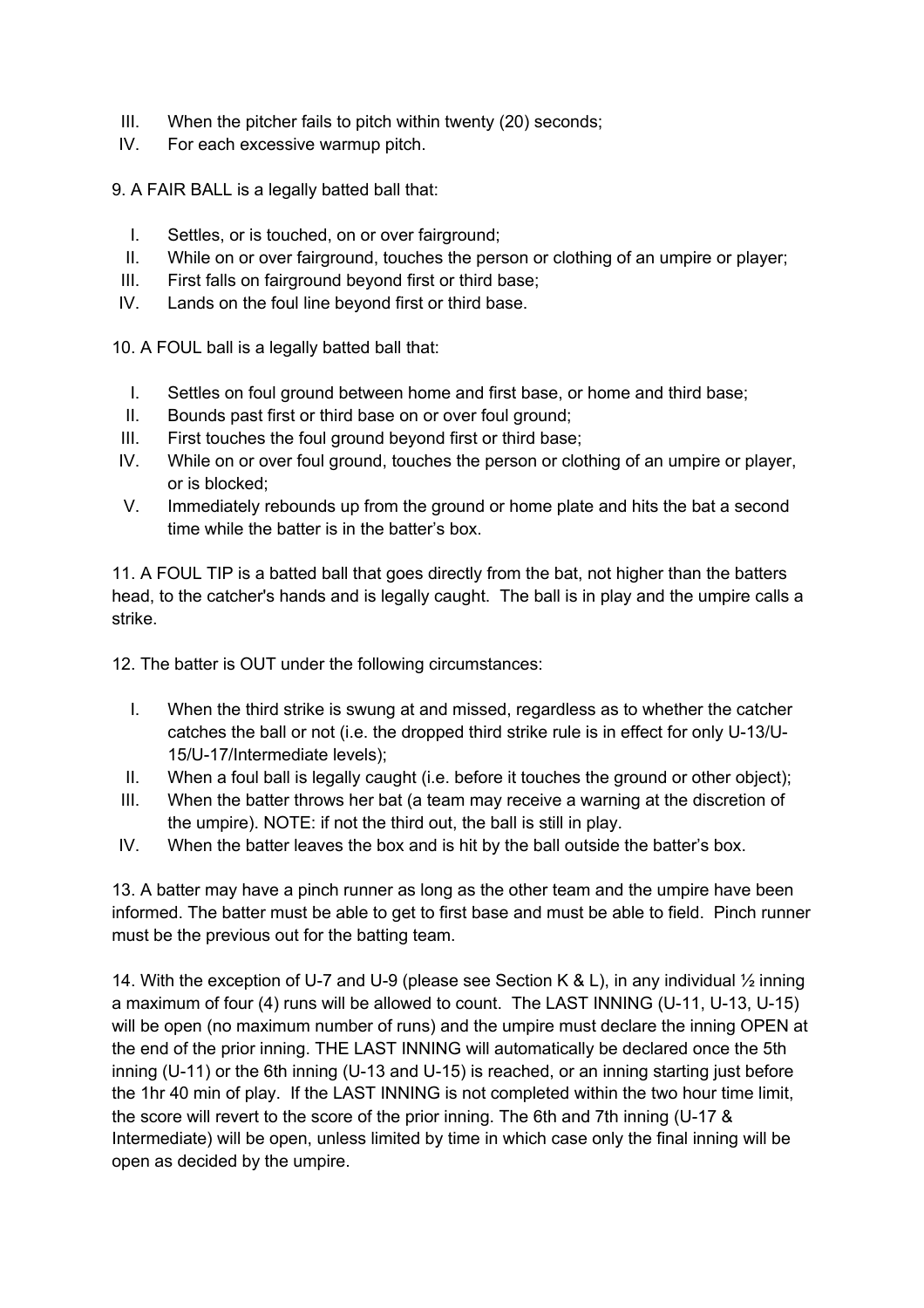# **SECTION G - BASE RUNNING**

- 1. Base Stealing rules for each level are:
	- A. U-7 and U-9 No Stealing
	- B. U-11 once a pitched ball crosses the plate. No stealing home ever. A base runner may only cross home plate on a bases-loaded walk or from a hit ball from a batter (regular base running rules apply).
	- C. U-13/U-15/U-17/Intermediate– once a pitched ball leaves the pitcher's hand
- 2. The base runner must touch the bases in legal order:
	- I. Two base runners may not occupy the same base;
	- II. No runner may return to touch a missed base or one left illegally after a following runner has scored;
	- III. No runner may return to touch a base or home plate after she has left the playing field.
- 3. The batter becomes a base runner when:
	- I. She hits a fair ball;
	- II. Four balls are called by the umpire;
	- III. She is hit by a pitch that is not a strike (Rule F-7)
- 4. A runner may advance one base when the ball goes out of bounds.

5. On an overthrow other than out of bounds, a base runner may advance at her own risk, as many bases as possible.

6. Batter/base-runner may overrun first base but must return immediately. NOTE: if she makes a motion toward second base she is then liable to be put out. A simple turn towards second base does not constitute motion or intent, but it is open to interpretation. Teach your runners to turn right instead of left to remove interpretation by the umpire.

7. The batter/base-runner is out under the following conditions:

- I. She is legally tagged (touched) with the ball before reaching first base;
- II. The ball is held by a fielder touching 1st base before the batter/base-runner reaches 1st;
- III. When a fly ball is caught;
- IV. When she breaks her baseline by more than three feet in trying to avoid a tag;
- V. When she interferes with a fielder attempting to field the ball
- VI. When she interferes with a batted ball before it passes a fielder, excluding the pitcher (unless touched by the pitcher).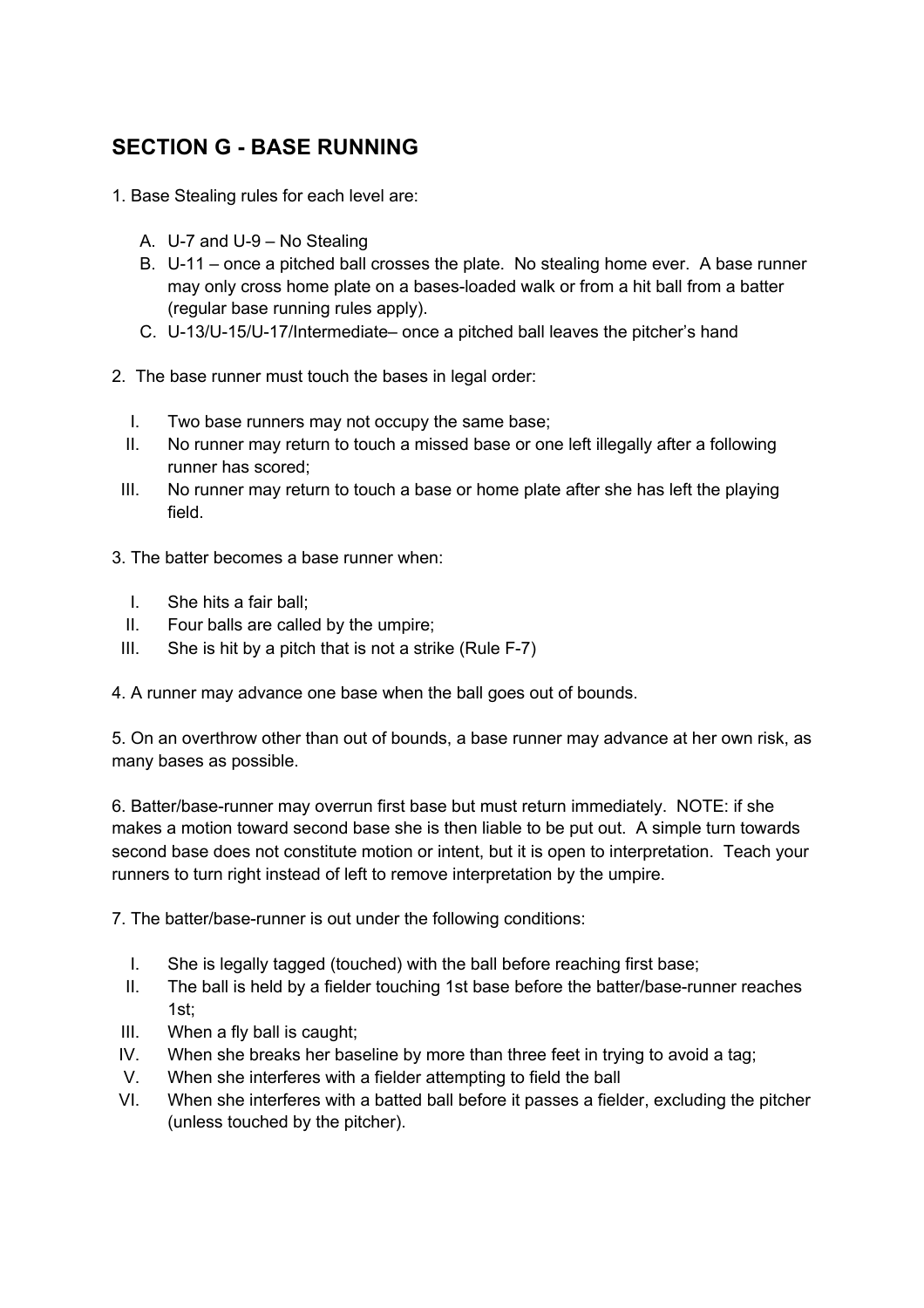- 8. The base runner is out when:
	- I. She breaks her baseline by more than 3 feet trying to avoid a tag;
	- II. She is legally tagged off base;
- III. She leaves her base (leading) either:
- IV. U-11: before the pitched ball crosses home plate;
- V. U-13/U-15/U-17/Intermediate: before the pitched ball leaves the pitcher's hand.
- VI. In this case the play is dead, the pitch does not count, and the runner is declared out.
- VII. A fielder holds the ball while touching the base that the runner is forced to advance to;
- VIII. She fails to tag up (return and touch the base she started from) after a caught fly (fair or foul) before proceeding to the next bases, providing the defensive team makes an appeal play; i.e. touching the last occupied base while in possession of the ball.
	- IX. She overruns first base and attempts or begins to move towards second base and is tagged off base;
	- X. She is hit by a fair ball before it passes a fielder, excluding pitcher, or interferes with a fielder.

## **SECTION H - UMPIRES**

1. The league tries their best to supply two umpires at each game. If an umpire fails to appear, the coaches should make every attempt to find a suitable replacement from the spectators present. NOTE: The game is to be played with only one umpire if necessary.

- U-7 does not have an umpire
- U-9 only has 1 umpire

2. The umpires are to be respected by players, coaches and spectators. The penalty is ejection from the game. At the umpire's discretion, the offender may be warned for the first offence, but for the second offence the offender shall be asked to leave the field. The offender shall not participate in any way after the dismissal. NOTE: The penalty for not leaving is forfeiture of the game by the offending team.

3. It is the plate umpire's decision at the field, whether the field or conditions are playable.

4. Before each game, the umpires shall discuss the ground rules (out of bounds) and divisional rules with the coaches and captains.

5. No umpire shall be asked by coaches, players or spectators to reverse a judgement call. A reversal may be requested based on rule application or interpretation.

6. Permissible reasons to ask an umpire for time out include:

- I. A call that has not been heard;
- II. Too many players on the field;
- III. An injured player on the field;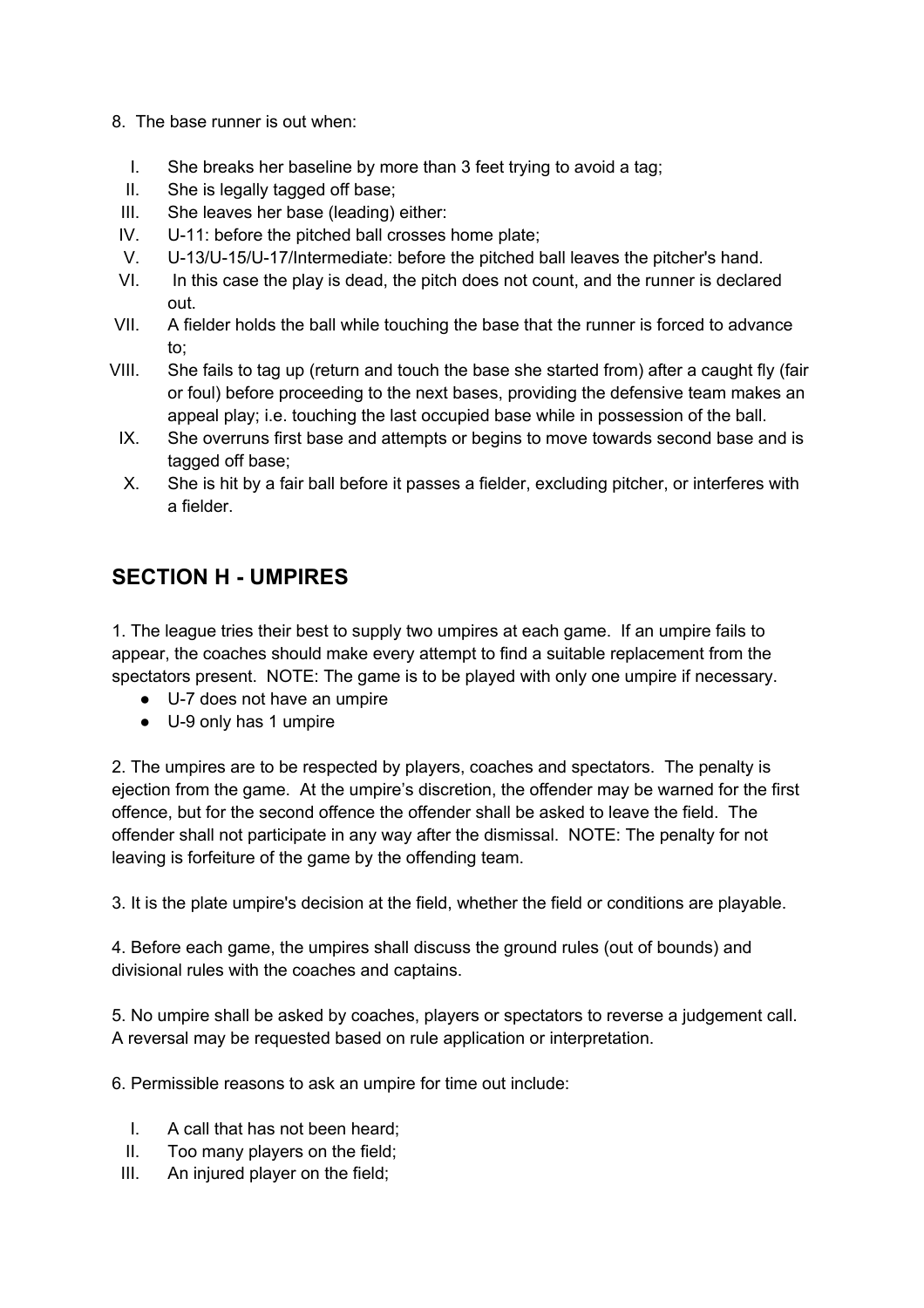IV. Substitution of players.

NOTE: A time out shall be requested only on COMPLETION of a play.

7. If, in an umpire's opinion, a serious injury has occurred, the umpire may immediately call time and award bases to runners or declare outs on a judgement basis. The call of TIME by the umpire creates an immediate cessation of play.

## **SECTION I - SCORING**

1. A run shall not be scored if the third out of the inning is the result of:

- I. The batter being put out before touching first base (force play);
- II. The base-runner being forced out due to the batter becoming a base-runner;
- III. The base-runner leaves the base before the pitch crosses home plate (leading).

2. The score shall be kept by a person from each team (the home team scorekeeper is the official scorekeeper for the game).

3. The scorekeepers shall consult at the end of each half inning.

4. Home team needs to submit the score on the website.

## **SECTION J - RESCHEDULING / STANDINGS**

1. In case of rescheduling (because of rainout, lack of players due to school grad ceremonies or exams) the HOME TEAM coach has to send an e-mail to softball.lgsa@gmail.com

2. Coaches will receive information as to how to send in scores.

3. Standings will be determined as follows: Win 2 points, Tie 1 point, Loss 0 points.

Defaulted games are counted as a loss (7-0). Un-played games are counted as a loss for both sides. The individual records involving only those teams will break a tie in the final standings. If the point totals (for tied teams) are still equal, then the final standings will be determined by point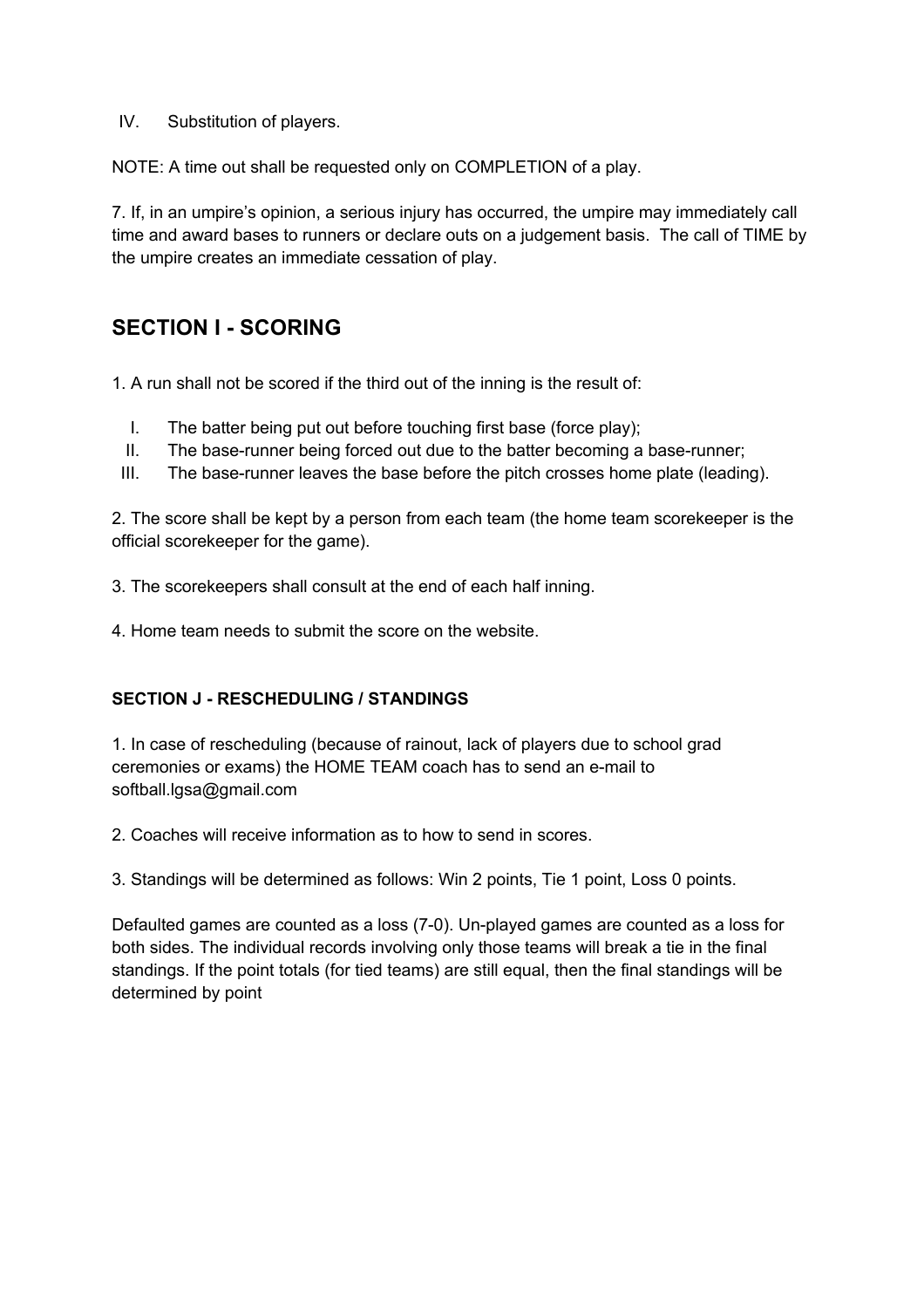# **SECTION K - T-BALL RULES (U7)**

- 1. A team shall have a minimum of seven (7) players on the field at one time.
- 2. Two coaches are allowed on the actual playing field to give directions.
- 3. The base paths shall be forty five (45) feet.

4. The pitcher's position shall be thirty (30) feet from the point of home plate.

- 5. The ball shall be batted from a batting tee placed on top of home plate.
- 6. There shall be no base stealing.

7. A base runner must not leave a base until the ball has been batted.

8. All players are to bat every inning. The number of outs per inning does not matter. Each team must have an equal number of batters; i.e. the first batter bats again for a team with one less player.

9. The coach must notify the opposing team when the last batter comes up to bat.

10. Last batter: A fair hit ball must be returned to the catcher who must touch home plate to end the inning. The pitcher is the only other player permitted in the home plate area to assist the catcher. The ball must be thrown to the catcher.

11. Players are to rotate positions so that no player occupies the same position for more than one consecutive inning.

12. Running shoes are recommended. No shoes with metal cleats may be worn. Rubber cleats are acceptable.

13. The home team shall be responsible for:

Providing the batting tee

Providing the game ball (new)

Properly placing the bases on the field

14. The visiting team shall be responsible for providing a back-up ball (in good condition)

15. The coach shall remove the tee from the plate whenever its presence may endanger anyone and immediately after the last batter.

16. The batter, catcher and all base runners must wear helmets.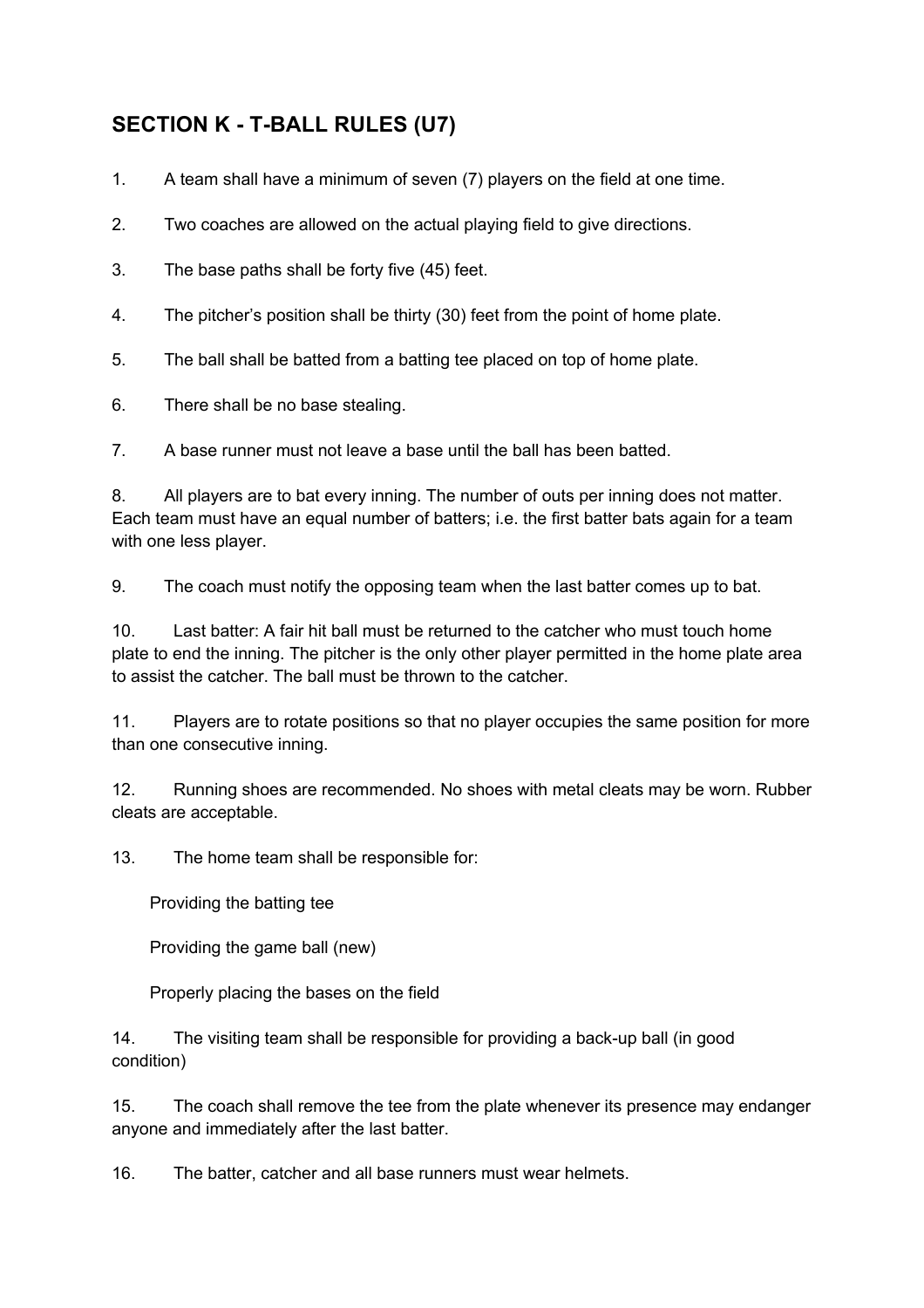17. A dead ball line must be drawn across the diamond between the first and third base lines in an arc with a 15-foot radius from home plate.

18. To start play:

- The batter or coach shall adjust the height of the tee and the batter will take a practice swing.
- The at bat coach shall then place the ball on the tee and call 'Play Ball'.
- Base runners may advance while the ball is in the outfield or loose in the infield, but there shall be no further advance once the ball is in control of an infield player, except on a batted ball where the batter has not yet reached the base she is being forced to advance to.
- Time is called and the play is finished when an infield player has the ball under control or holds the ball above her head.
- 19. One base shall be awarded on an overthrow.
- 20. Dead ball:
	- Any batted ball in fair territory, which does not have momentum to cross the dead ball line, is called a 'dead ball'
	- If the ball is in foul territory, it shall be called a foul ball.

These simple rules provide a mere guideline. Good judgement and fair play should be the main guiding principles.

## **Basic Set-up for T-ball (U7)**

Field Positions and lines:

*1* is an imaginary line, halfway between the bases. It is used to determine runner advancement at the end of a play. Make an actual mark with your heel to assist you in making your calls.

**2** is the dead ball line. It is drawn across the diamond in an arc, from the first base line to the third base line, 15 feet in front of home plate. The pitcher's position prior to the ball being hit is at the midpoint between 1st & 3rd. Do not allow the Pitcher to leave this centre point until the ball is hit. It helps to mark the place on the infield where the pitcher should stand.

No player, other than the catcher is allowed on the home plate side of the dead ball line before the ball is hit. After the ball is hit the pitcher may back up the catcher on plays to the plate.

The players' positions are as marked with an X although the "Rover" may be positioned anywhere outside of the dead ball area. The Rover is usually considered an outfielder.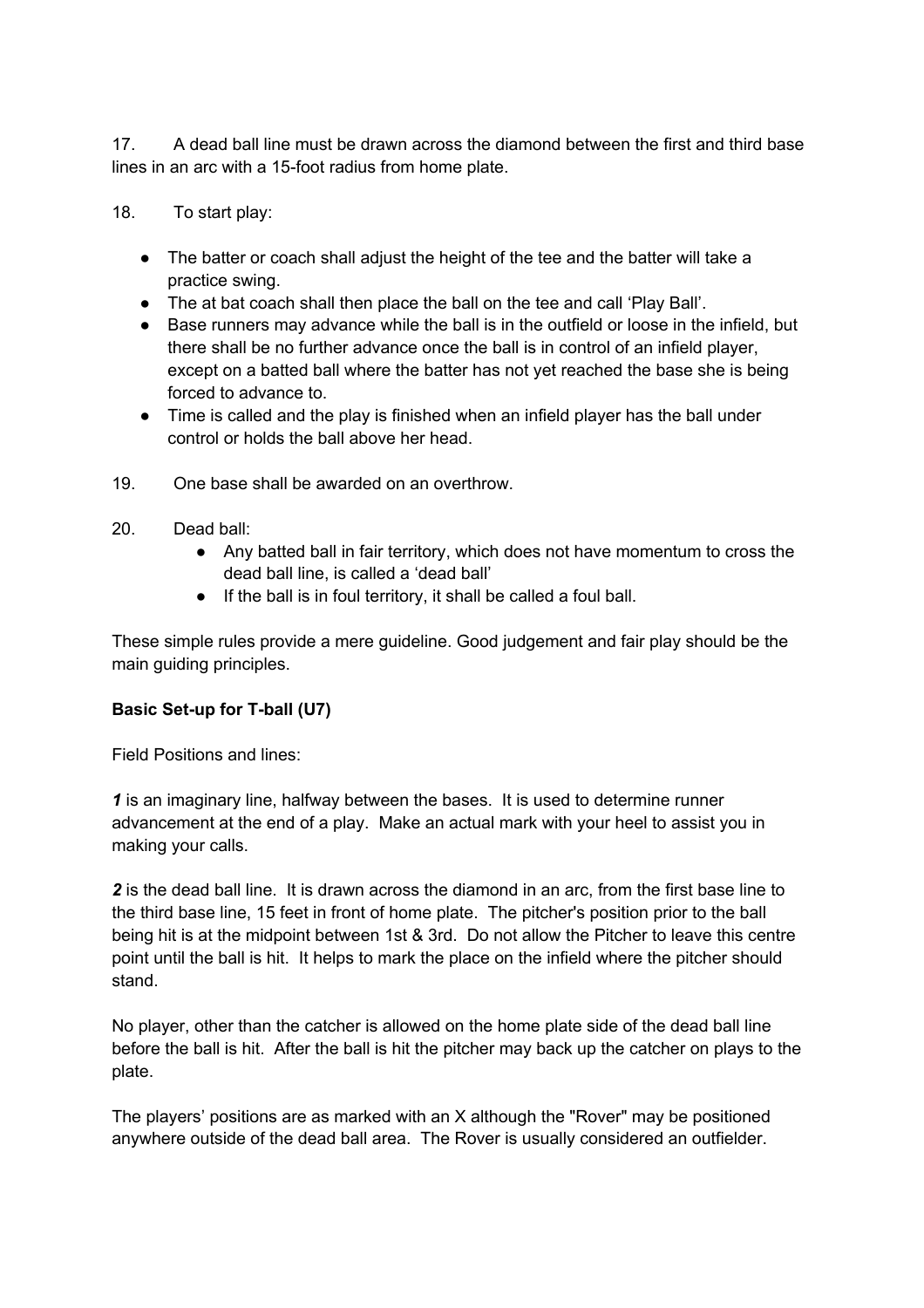The batter is put out:

- 1. On a force play at first base;
- 2. If tagged before reaching first base on a successfully hit ball;
- 3. On a third strike.

Strikes are called:

- 1. If the ball is knocked off the tee use judgement.
- 2. A foul ball counts as a strike, but the batter cannot be put out on a foul. If the ball is hit in fair territory but is not going to reach the dead ball line, the attempt should be called a "Dead Ball" as soon as possible - runners return to the bases where they started. No third strike can be called on a dead ball.
- 3. If a batter swings and misses the ball. This can result in a called third strike and the batter is out.

Outs are recorded in the usual ways: tagged runner, force out, strike out, caught fly ball, etc. There is no maximum number of outs and no mercy rule limiting the number of runs scored.

The batting order is continuous and all players bat in every inning. You need to have the same number of players coming to bat in each inning. For example, if team A is short two players, then in the first inning team A would send the first and second batter to bat a second time. In the second inning the third and fourth batters would start off the inning at bat and they would bat twice.

# **SECTION L - U-9 RULES**

## OBJECTIVES OF THE PROGRAM

The U-10B program, 7 against 7 is the logical continuation of the Learning to Play Program. In order to make the practice of softball more attractive, we are convinced that this new way to play for this age category will allow young athletes to progress while having fun.

Here are some goals we believe we can achieve through this program:

- Promote the game
- Increase the opportunities to hit, to score and to play defensive
- That the player is in constant motion
- Increase the pleasure of athletes (and parents)
- Increase the % of retention athletes who return the following year (interest of the player)
- Decrease competitiveness and the concept of victory-defeat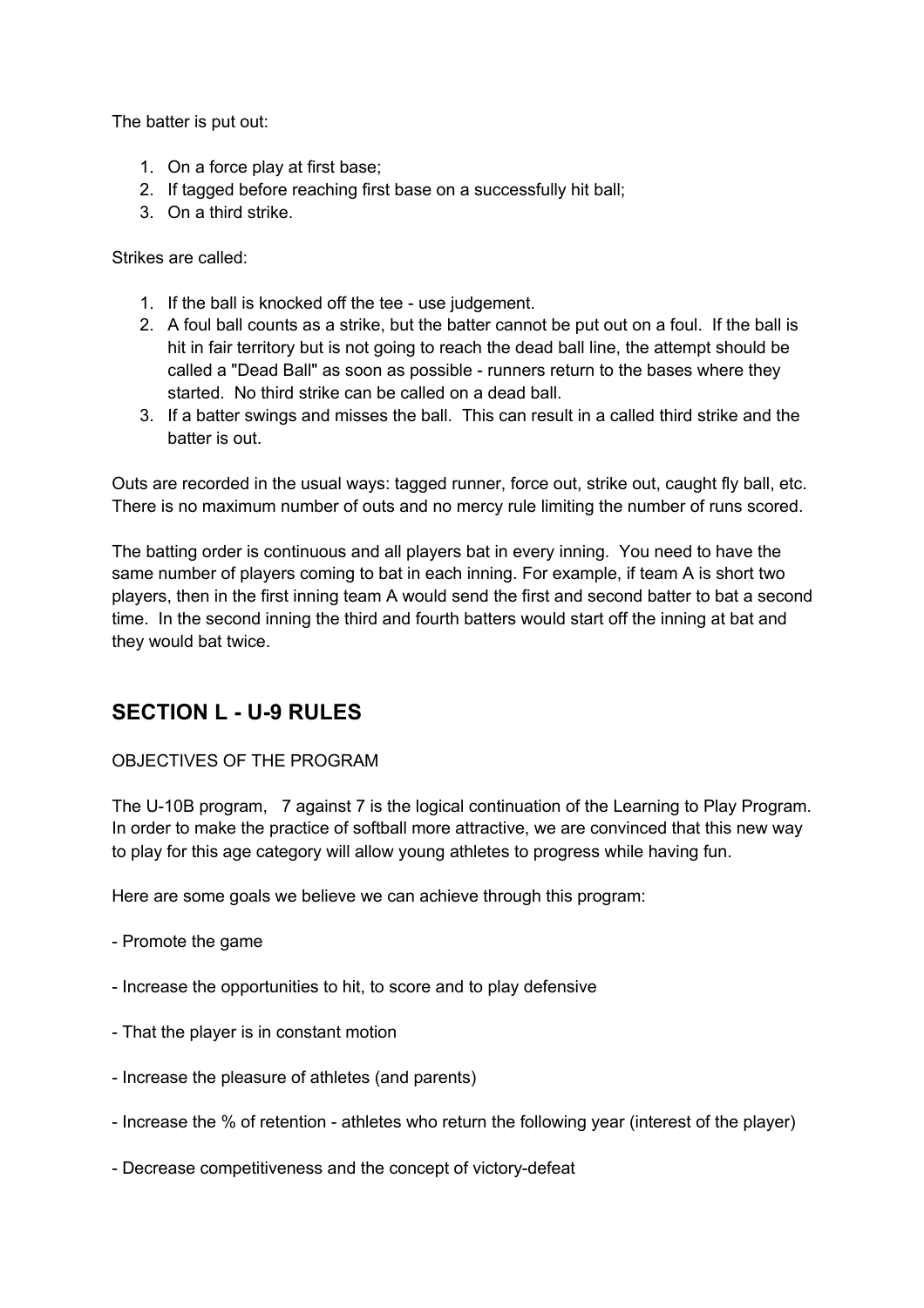- Learning basic techniques and introduction to traditional softball

In addition to playing more, the athlete will have better coaching support in her development because the number of players per team is limited to 10. Coaches must provide training periods so that players learn the different basic rules of softball. These fundamental principles of the sport will have to be developed:

- Hitting
- Pitching
- Catching
- Running
- Throwing
- Defensive game play

#### **PRINCIPLES OF GAME**

- Minimum of 6 players maximum of 10 players per team
- Game of 5 innings to finish or time limit (1h30)
- Three and a half innings of play form a regulatory part game
- Pitchers plate at 30 feet
- Bases at 45 feet
- 11 inch balls

- No maximum points per inning, it is the hit of the 7th batter that determines the end of the inning

- No point differential, the goal is to let the athletes play.

#### **Defensive play:**

- 7 players maximum in defensive position on the field, of which:
- 1 player maximum in defensive at pitcher position (when pitcher coach in play)
- The 7th player is placed behind the baselines (1 to 2 or 2 to 3)
- Other players in the infield on or inside the baselines including the catcher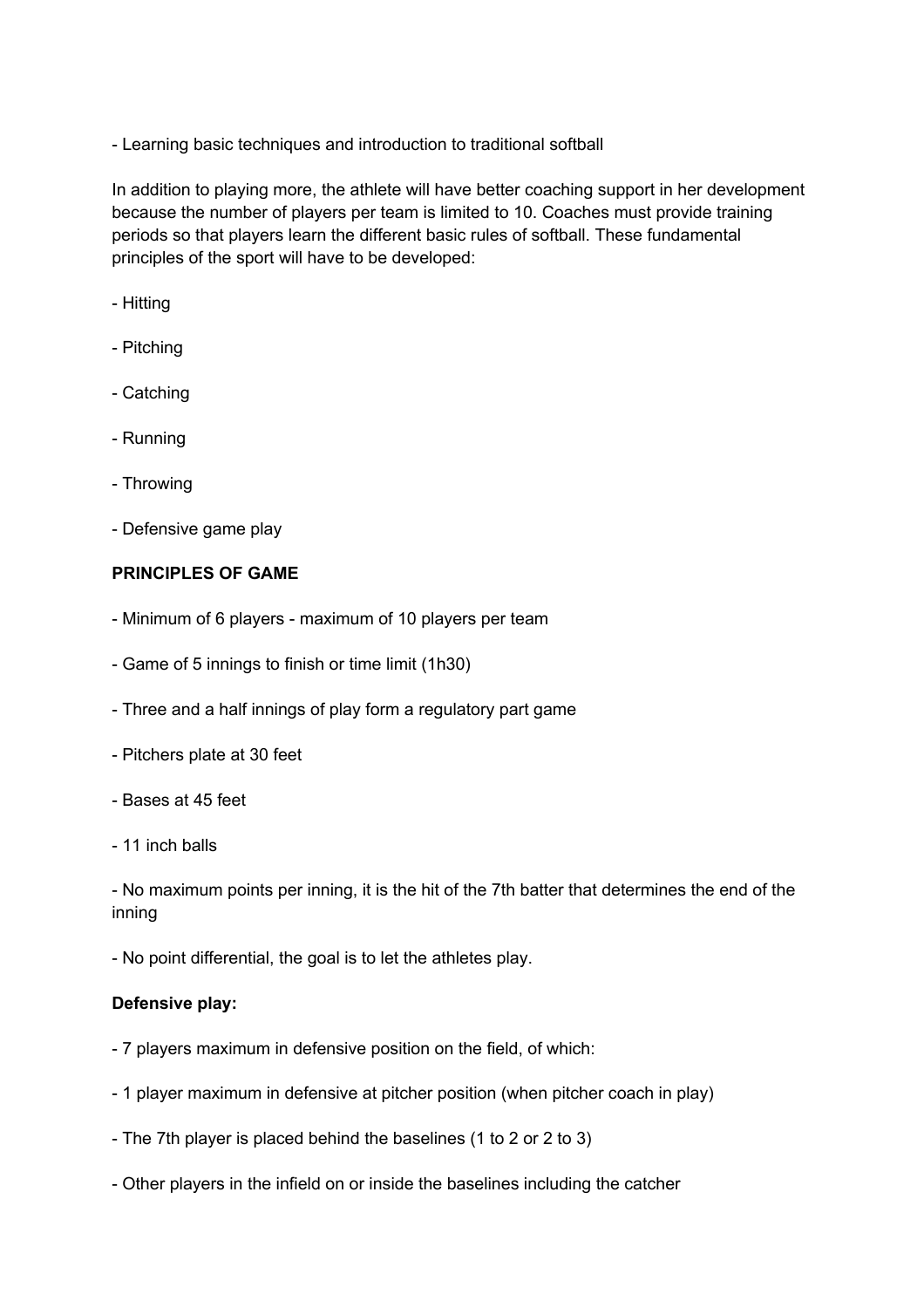- Two coaches maximum allowed on the field to facilitate understanding of the game

- After a full inning of play, players are rotated on the field of play so that a player cannot be inactive for more than one round

- A player cannot field at the same position for more than 2 innings per game (including pitcher-player). In case of non-compliance with the rule, the situation should be rectified before the next throw.

- Surplus players can use the turf space in the field to have learning workshops.

#### **Pitcher:**

- Coach-pitcher (innings 2, 4 & 5): maximum 5 pitches per batter
- The pitching coach pitches to his team
- Player-pitcher (innings 1 and 3):
- maximum 1 inning per pitcher
- maximum 7 throws per batter

#### **Equipment:**

- Wearing a mask is highly recommended for all players in the infield.

Offensive play:

- All players are registered on the starting line up to a maximum of 10.

- At each inning, 7 batters will appear on the plate regardless of the number of outs made in this inning.

- The inning ends when the 7th batter has finished his batting turn and the defensive play is finished (ball returned to the infield).

- If the team has more than 7 players, in the next inning, the at bat continues with the player next in the starting lineup, and returns to the first batter until 7 hitters.

- If the team only has 7 players, we start the next inning with the 2nd batter of the previous round.

- No stealing bases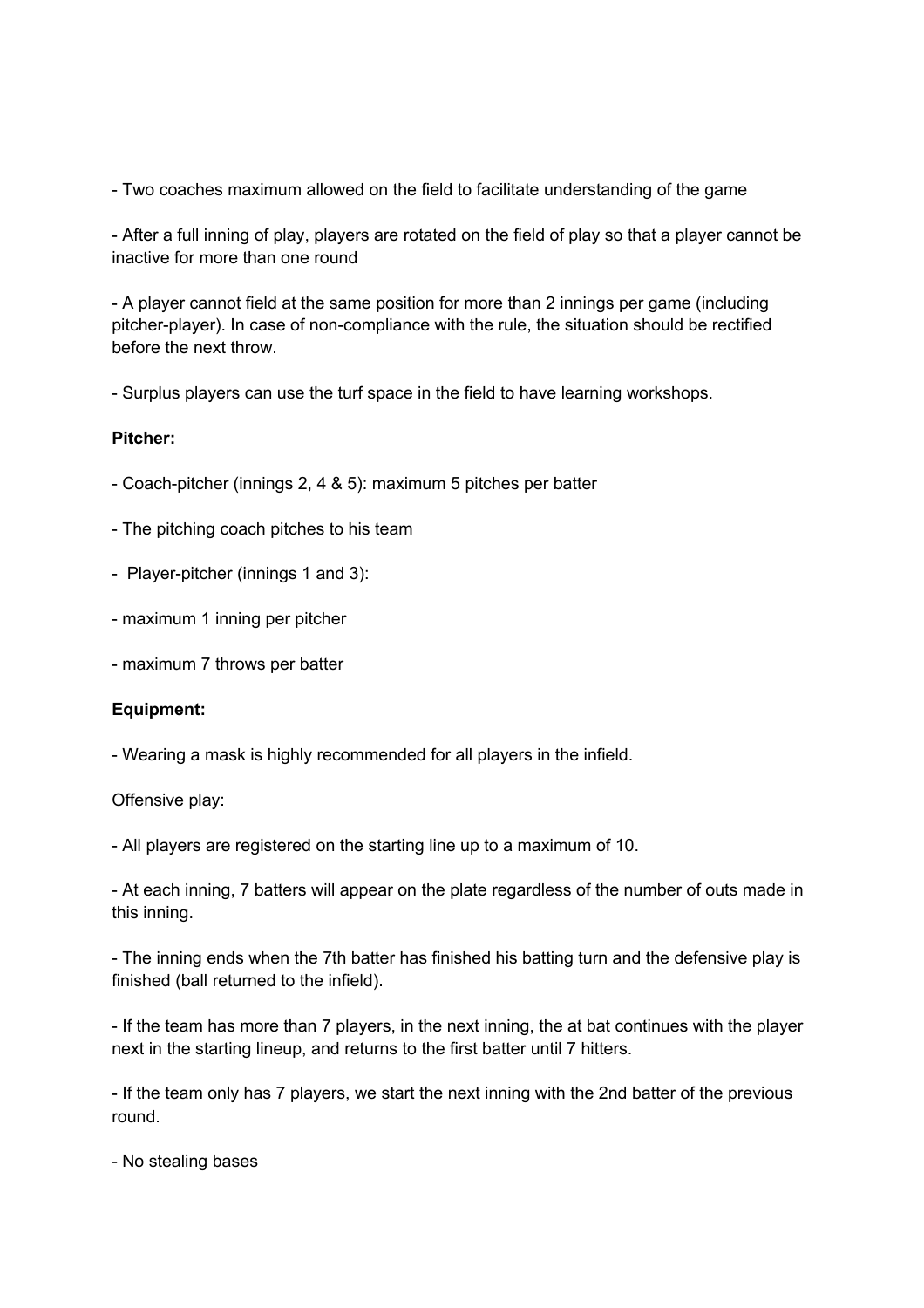- No base on balls (walk)
- No bunts
- No infield fly rule will be called

#### **When player-pitcher in action:**

- Player is out after 3 strikes as called by the umpire

- Maximum 7 throws. After 4 balls, the pitcher-coach completes the presence up to 7 throws (maximum 3 throws).

- If the batter was unable to put the ball into play and made a foul ball during this 7th throw, an extra throw will be awarded which will determine the fate of the batter.

#### **Runner advances on bases:**

- Runners do not have the right to advance on an error

- Runners are not allowed to leave their base until the ball has been hit or the batter swings. If there is an infraction, the runner is returned to his base and the ball is dead.

- On a ball hit by the 7th hitter of the inning and during a run towards home plate, of a runner coming from 3rd base, the point does not count if there is an out on bases.

#### **Ball hit:**

- A ball hit directly over the infield (imaginary line connecting goals) without touching the ground will be considered a maximum of two bases. Runners present on the bases may advance a maximum of 2 bases.

- A ball hit on the ground through the infield and piercing it, will give access of up to 2 bases for the batter and the runners at their risk.

- A ball hit on the ground at the infield, will give access to one base only. The runners will be able to go only to the next base they were trying to, at their risk.

- A ball hit directly over the infield by the 7th batter will allow this batter to run until he is stopped by the defensive or that he scores a point (only for the last batter).

## **Outs:**

- No out limit per inning (7 batters coming to the bat)

- The catcher needs to receive the ball and make the play to get the 3rd base runner out.

## **Batter hit by the pitcher-player's thrown ball:**